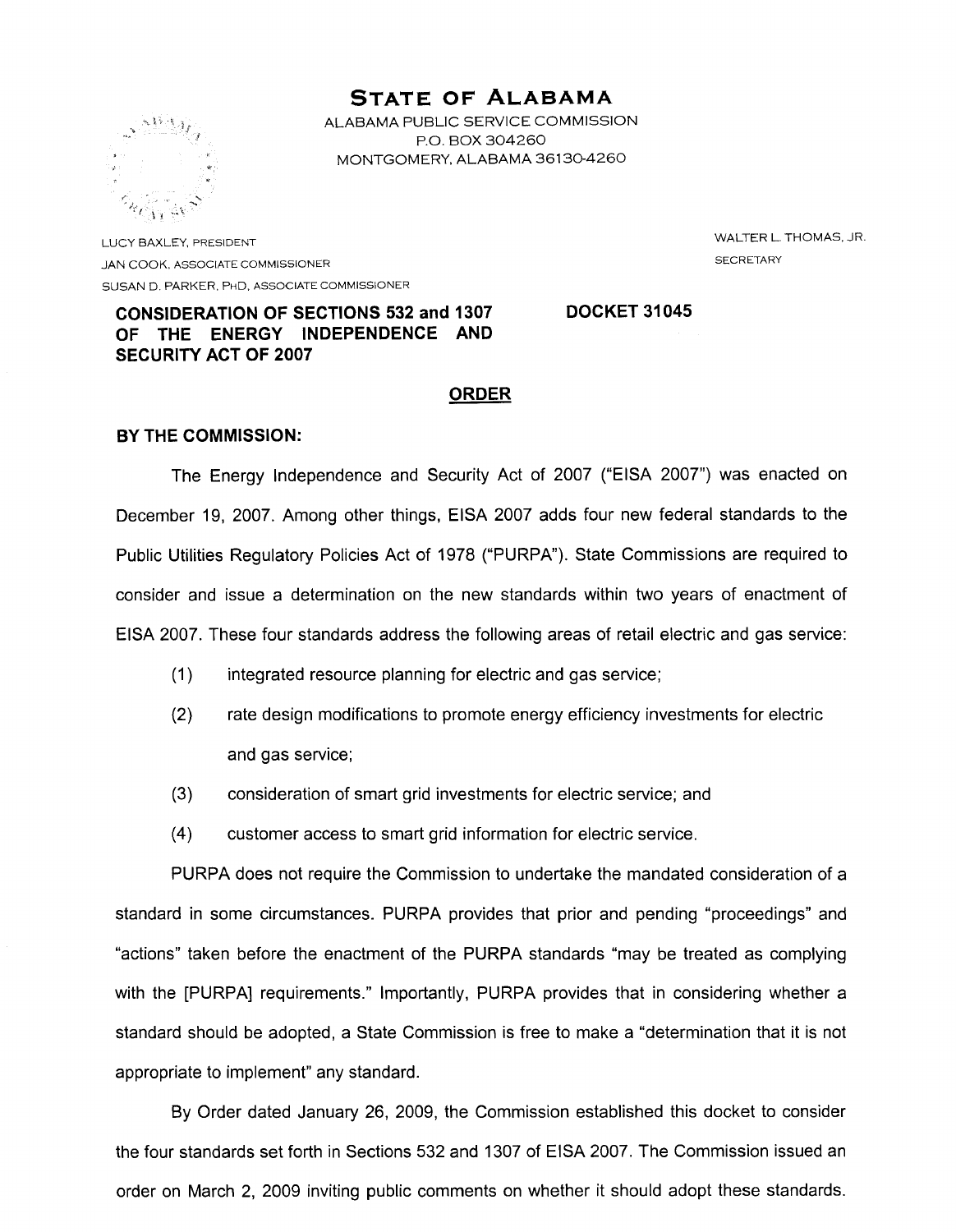DOCKET 31045-#2

On April 6, 2009, Alabama Power Company ("Alabama Power") filed comments pursuant to the Commission's March 2<sup>nd</sup> Order. In its comments, Alabama Power contends that the Commission should decline to adopt these four PURPA standards because it had already implemented and established rates, initiatives, and programs that meet the goals of the PURPA standards being addressed in this docket. On April 3, 2009, Alabama Gas Corporation ("Alagasco") filed comments regarding the standards applicable to natural gas utilities. Alagasco contends, like Alabama Power, that the Commission should decline to adopt these standards because it has already implemented and established rates, initiatives and programs that meet the goals of the PURPA standards. No other written comments regarding these four PURPA standards were received by the Commission in this docket. In addition, the Commission had provided that reply comments could be submitted by May 21, 2009. However, no such reply comments were submitted.

### STAFF RECOMMENDATIONS

#### Integrated Resource Planning Standard

Upon review of the comments filed in this matter, Staff is recommending that the integrated resource planning standards set forth in PURPA  $\S$  111(d)(16) and  $\S$  532 (b)(5) should not be adopted by the Commission. This standard, if adopted, would require utilities to "integrate energy efficiency resources into utility, State, and regional plans and adopt policies establishing cost-effective energy efficiency as a priority resource."

The Staff agrees that Alabama Power and Alagasco, pursuant to prior Commission orders, have already established an Integrated Resource Planning ("IRP") program that meets the goals of this standard. Under the Commission's supervision, Alabama Power already performs an annual assessment of its supply-side and demand-side options, which includes the consideration of energy efficiency resources. In addition, under the existing IRP process, "costeffective energy efficiency" is viewed as a "priority resource" in the long-term planning efforts of Alabama Power. The Staff also agrees that Alagasco has developed and implemented a comprehensive set of programs designed to meet the goals of the proposed standard and that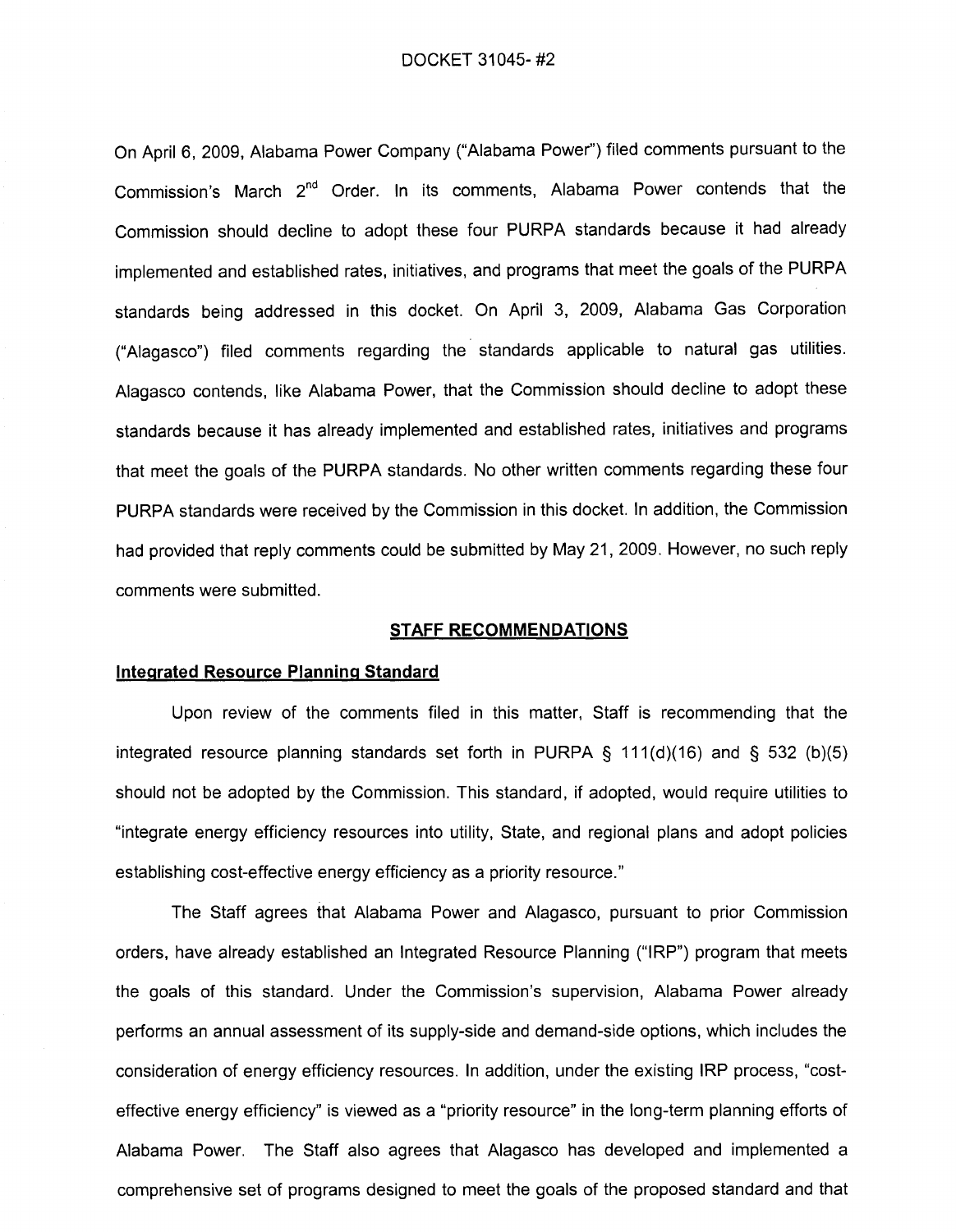adoption of the standard would offer no benefit over the programs currently in place and would instead increase compliance and administrative costs related to a new layer of requiations. Accordingly, the Staff recommends that the Commission decline to adopt the integrated resource planning standard established by EISA 2007.

### Rate Design Modifications to Promote Energy Efficiency Investments Standard

Upon review of the comments filed in this matter, Staff is recommending that the rate design modifications standard set forth in PURPA  $\S$  111(d)(17) and  $\S$  532(b)(6) not be adopted by the Commission. This standard, if adopted, would require that an electric or gas utility's rates "align utility incentives with the delivery of cost-effective energy efficiency and promote energy efficiency investments."

The Staff agrees with Alabama Power and Alagsco that they already offer Commissionapproved rates, programs, and initiatives that achieve the goals of this standard. Alabama Power's Rate RSE, time-of-use rates, real-time pricing rates, load control programs, and demand response programs and initiatives already meet the goals of the standard. Likewise, Alagasco's RSE already meets the goals of the standard without subjecting customers to the as yet untested and unproven generic federal rate design modifications set forth in §532 (b)(6). Accordingly, Staff recommends that the Commission decline to adopt the rate design modifications standard.

# **Consideration of Smart Grid Investments Standard**

Upon review of the comments filed in this matter, Staff is recommending that the consideration of smart grid investments standard set forth in PURPA § 111(d)(18) not be adopted by the Commission. This standard, if adopted, would require an electric utility to demonstrate that smart grid investments were considered prior to undertaking investments in non-advanced grid technology. Under this standard, in evaluating an investment in a smart grid system, the utility would have to consider the following factors: (1) total costs; (2) costeffectiveness; (3) improved reliability; (4) security; (5) system performance; and (6) societal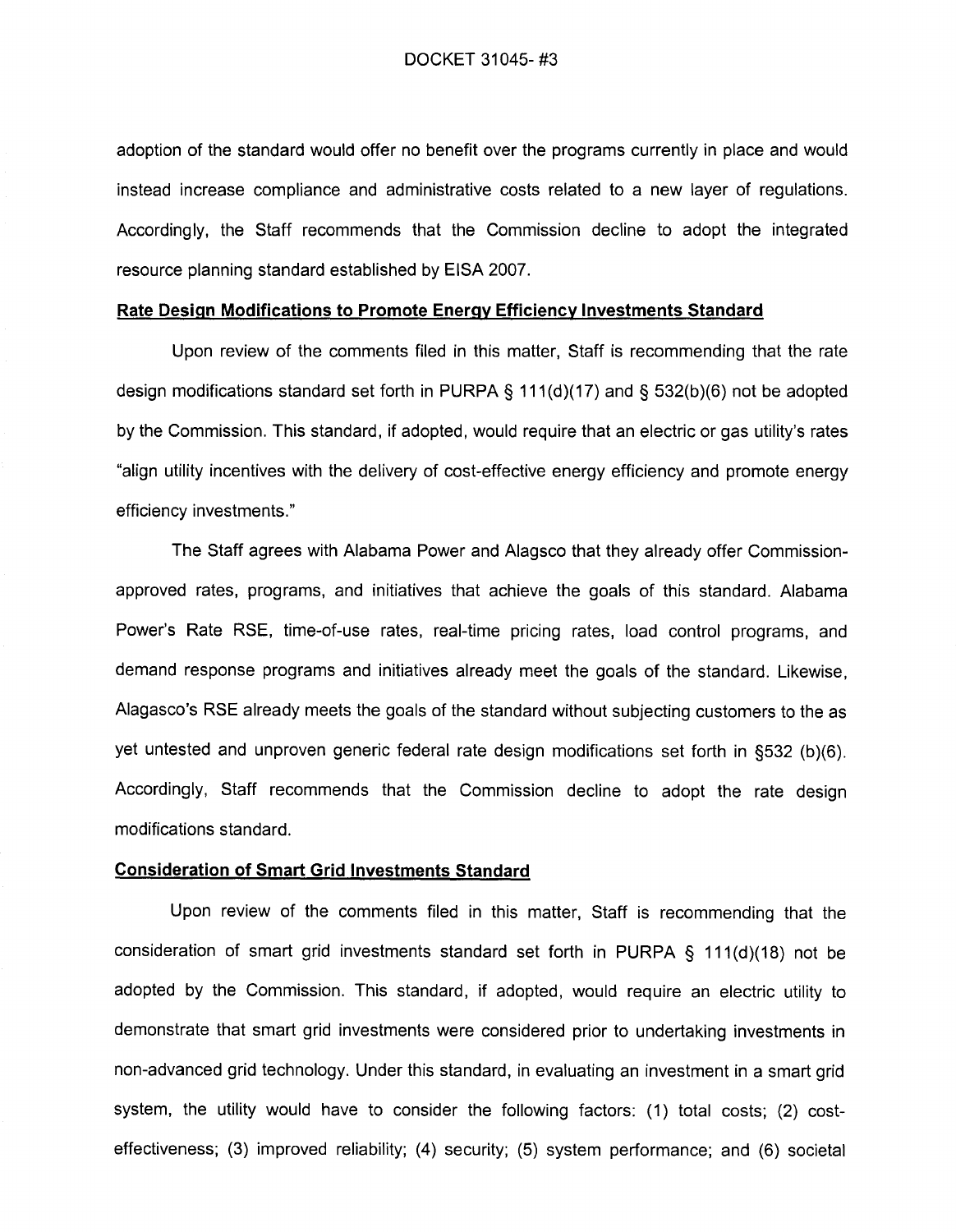benefit. In addition, the standard would require the Commission to consider authorizing the utility to recover through its retail rates any costs related to deploying the smart grid system.

The Staff agrees with Alabama Power that its investment and continuing deployment of Automated Metering Infrastructure ("AMI") technology for its system already meets the goals of this standard. In addition, Staff believes it would be premature at this time to adopt this standard due to some of the unresolved issues surrounding smart grid technologies. Accordingly, Staff recommends that the Commission decline to adopt this standard.

# **Customer Access to Smart Grid information Standard**

Upon review of the comments filed in this matter, Staff is recommending that the customer access to smart grid information standard set forth in PURPA  $\S$  111(d)(19) not be adopted by the Commission. The standard, if adopted, would require utilities to provide customers with smart grid and real-time pricing information, including the following two categories of real-time pricing: "(I) time-based electricity prices in the wholesale electricity market; and (II) time-based electricity retail prices or rates that are available to the purchasers." This standard would also require electric utilities to provide consumers with real-time pricing information on at least a daily basis. Furthermore, utilities would have to provide annual written information on the electric utility's resource mix by type of generation, including the greenhouse emissions associated with each resource. The standard would require that consumers be able to access, through the Internet, personal electric consumption information as well as electric consumption information not specific to any purchaser.

The Staff agrees with the position taken by Alabama Power in its comments that it already offers its customers a wide range of time-based (TOU) rates and real-time pricing (RTP) rates which meet the goals of the standard. Consistent with the Staff's concern regarding the smart grid investments standard, Staff believes that it would be premature to define at this time what information must be provided to consumers due to some of the unresolved issues surrounding smart grid technologies. As these technologies continue to be evaluated and implemented, there will likely be increased access to the type of customer usage information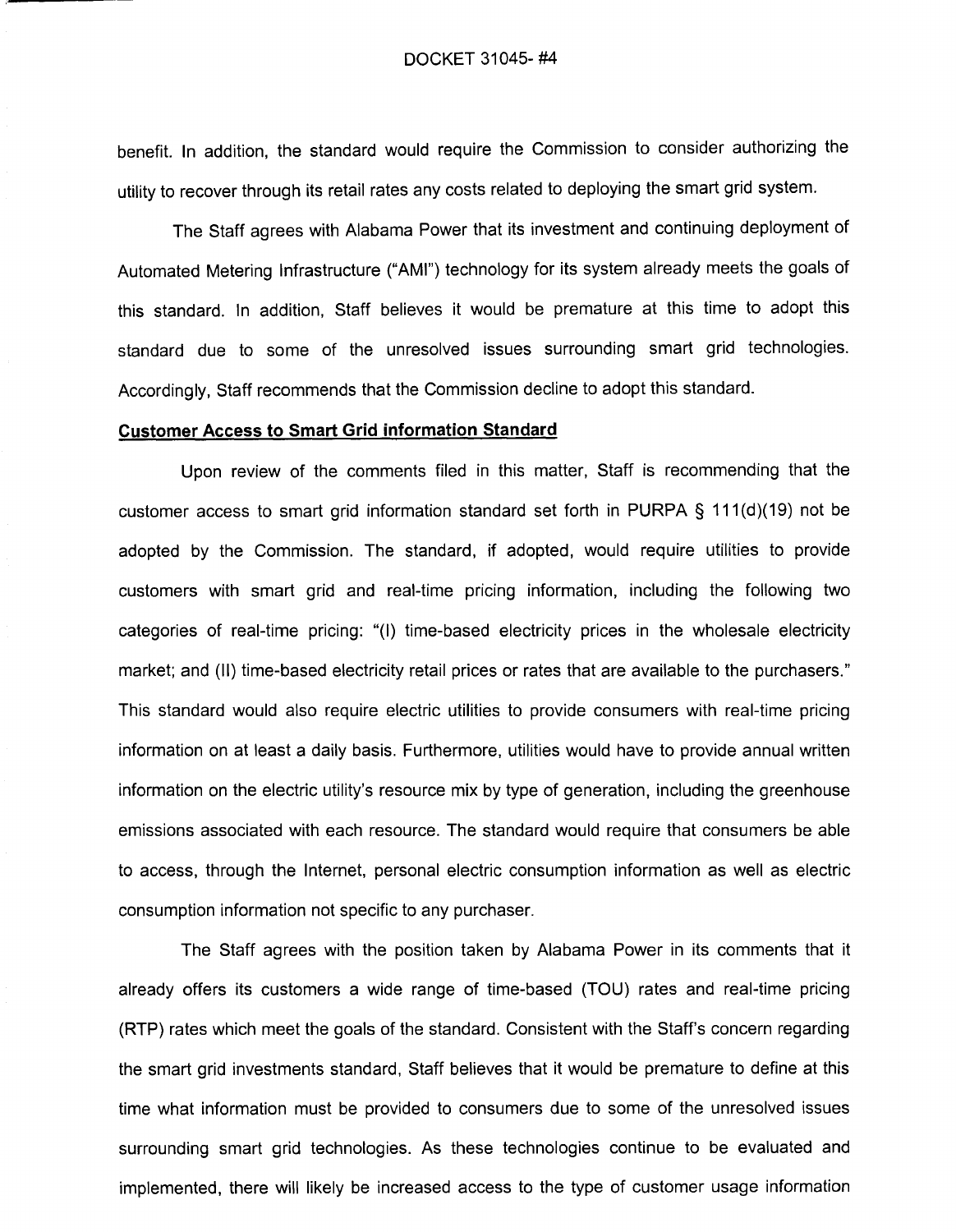described in this standard. Accordingly, Staff recommends the Commission decline to adopt this standard.

#### **COMMISSION FINDINGS**

After review of the Staff findings and recommendations, the Commission hereby adopts the Staff recommendations and FINDS that it is not appropriate to adopt the four PURPA standards set forth in Sections 532 and 1307 of EISA 2007. Because it was not clear in the original Order establishing this docket and the Order requesting comments that the Commission would also be considering the proposed standards in §532 for natural gas utilities, the Commission shall provide an additional 45 days for comments on these standards. The Commission retains the discretion to revisit its decision set forth in this Order regarding these standards.

IT IS, THEREFORE, ORDERED BY THE COMMISSION, That the integrated resource planning standard set forth in PURPA § 111(d)(16) and §  $532(b)(5)$  is not adopted by the Commission.

IT IS FURTHER ORDERED BY THE COMMISSION, That the rate design modifications to promote energy efficiency investments standard set forth in PURPA § 111(d)(17) and § 532  $(b)(6)$  is not adopted by the Commission.

IT IS FURTHER ORDERED BY THE COMMISSION, That the consideration of smart grid investments standard set forth in PURPA  $\S$  111(d)(18) is not adopted by the Commission.

IT IS FURTHER ORDERED BY THE COMMISSION, That the customer access to smart grid information standard set forth in PURPA  $\S$  111(d)(19) is not adopted by the Commission.

IT IS FURTHER ORDERED BY THE COMMISSION, That this docket shall remain open for an additional 45 days from the date hereof solely for the purpose of accepting comments on the § 532 natural gas standards.

IT IS FURTHER ORDERED BY THE COMMISSION, That jurisdiction in this cause is hereby retained for the issuance of any further order or orders as may appear to be just and reasonable in the premises.